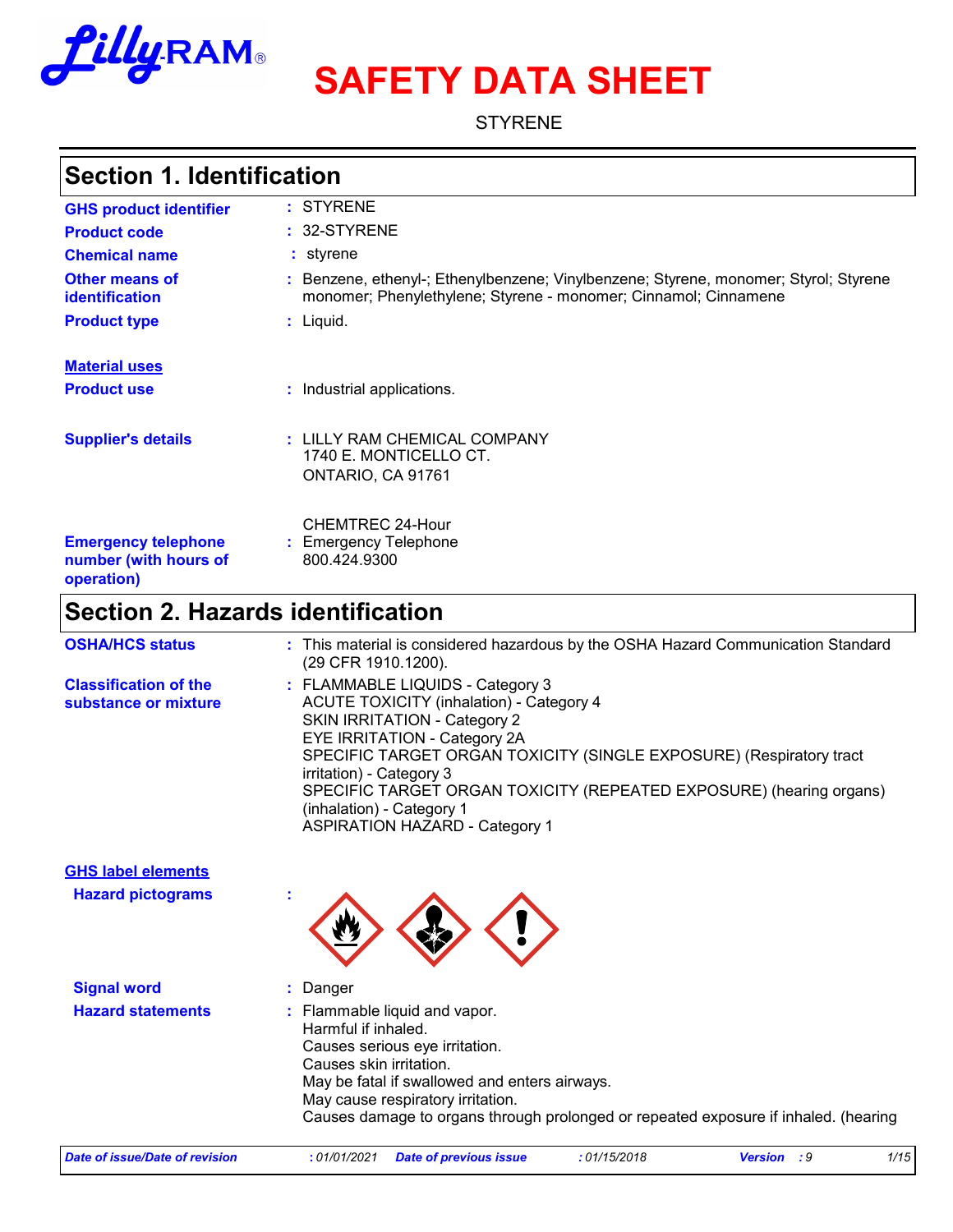# **Section 2. Hazards identification**

#### organs)

| <b>Precautionary statements</b>            |                                                                                                                                                                                                                                                                                                                                                                                                                                                                                                                                                                                                                                                                                                                                                 |
|--------------------------------------------|-------------------------------------------------------------------------------------------------------------------------------------------------------------------------------------------------------------------------------------------------------------------------------------------------------------------------------------------------------------------------------------------------------------------------------------------------------------------------------------------------------------------------------------------------------------------------------------------------------------------------------------------------------------------------------------------------------------------------------------------------|
| <b>Prevention</b>                          | : Wear protective gloves. Wear eye or face protection. Keep away from heat, hot<br>surfaces, sparks, open flames and other ignition sources. No smoking. Use explosion-<br>proof electrical, ventilating, lighting and all material-handling equipment. Use only non-<br>sparking tools. Take precautionary measures against static discharge. Keep container<br>tightly closed. Use only outdoors or in a well-ventilated area. Do not breathe vapor. Do<br>not eat, drink or smoke when using this product. Wash hands thoroughly after handling.                                                                                                                                                                                             |
| <b>Response</b>                            | : Get medical attention if you feel unwell. IF INHALED: Remove person to fresh air and<br>keep comfortable for breathing. Call a POISON CENTER or physician if you feel unwell.<br>IF SWALLOWED: Immediately call a POISON CENTER or physician. Do NOT induce<br>vomiting. IF ON SKIN (or hair): Take off immediately all contaminated clothing. Rinse<br>skin with water or shower. IF ON SKIN: Wash with plenty of soap and water. Take off<br>contaminated clothing and wash it before reuse. If skin irritation occurs: Get medical<br>attention. IF IN EYES: Rinse cautiously with water for several minutes. Remove<br>contact lenses, if present and easy to do. Continue rinsing. If eye irritation persists: Get<br>medical attention. |
| <b>Storage</b>                             | : Store locked up. Store in a well-ventilated place. Keep cool.                                                                                                                                                                                                                                                                                                                                                                                                                                                                                                                                                                                                                                                                                 |
| <b>Disposal</b>                            | : Dispose of contents and container in accordance with all local, regional, national and<br>international regulations. Do not pressurize, cut, weld, braze, solder, drill, grind or<br>expose containers to heat or sources of ignition.                                                                                                                                                                                                                                                                                                                                                                                                                                                                                                        |
| <b>Hazards not otherwise</b><br>classified | : None known.                                                                                                                                                                                                                                                                                                                                                                                                                                                                                                                                                                                                                                                                                                                                   |

### **Section 3. Composition/information on ingredients**

| <b>Substance/mixture</b>                       | Mixture                                                                                                                                               |
|------------------------------------------------|-------------------------------------------------------------------------------------------------------------------------------------------------------|
| <b>Chemical name</b>                           | : stvrene                                                                                                                                             |
| <b>Other means of</b><br><b>identification</b> | Benzene, ethenyl-; Ethenylbenzene; Vinylbenzene; Styrene, monomer; Styrol; Styrene<br>monomer; Phenylethylene; Styrene - monomer; Cinnamol; Cinnamene |

#### **CAS number/other identifiers**

| <b>CAS HUILDEDOCHER RETRITERS</b> |                   |               |                   |
|-----------------------------------|-------------------|---------------|-------------------|
| <b>CAS number</b>                 | : Not applicable. |               |                   |
| <b>Product code</b>               | : 32-STYRENE      |               |                   |
| <b>Ingredient name</b>            |                   | $\frac{9}{6}$ | <b>CAS number</b> |
| styrene                           |                   | > 99.5        | 100-42-5          |
|                                   |                   |               |                   |

Any concentration shown as a range is to protect confidentiality or is due to batch variation. Any concentration shown as exact is based on formula.

There are no additional ingredients present which, within the current knowledge of the supplier and in the concentrations applicable, are classified as hazardous to health or the environment and hence require reporting in this section.

Occupational exposure limits, if available, are listed in Section 8.

See Section 9 for VOC content. See Section 15 for HAP information.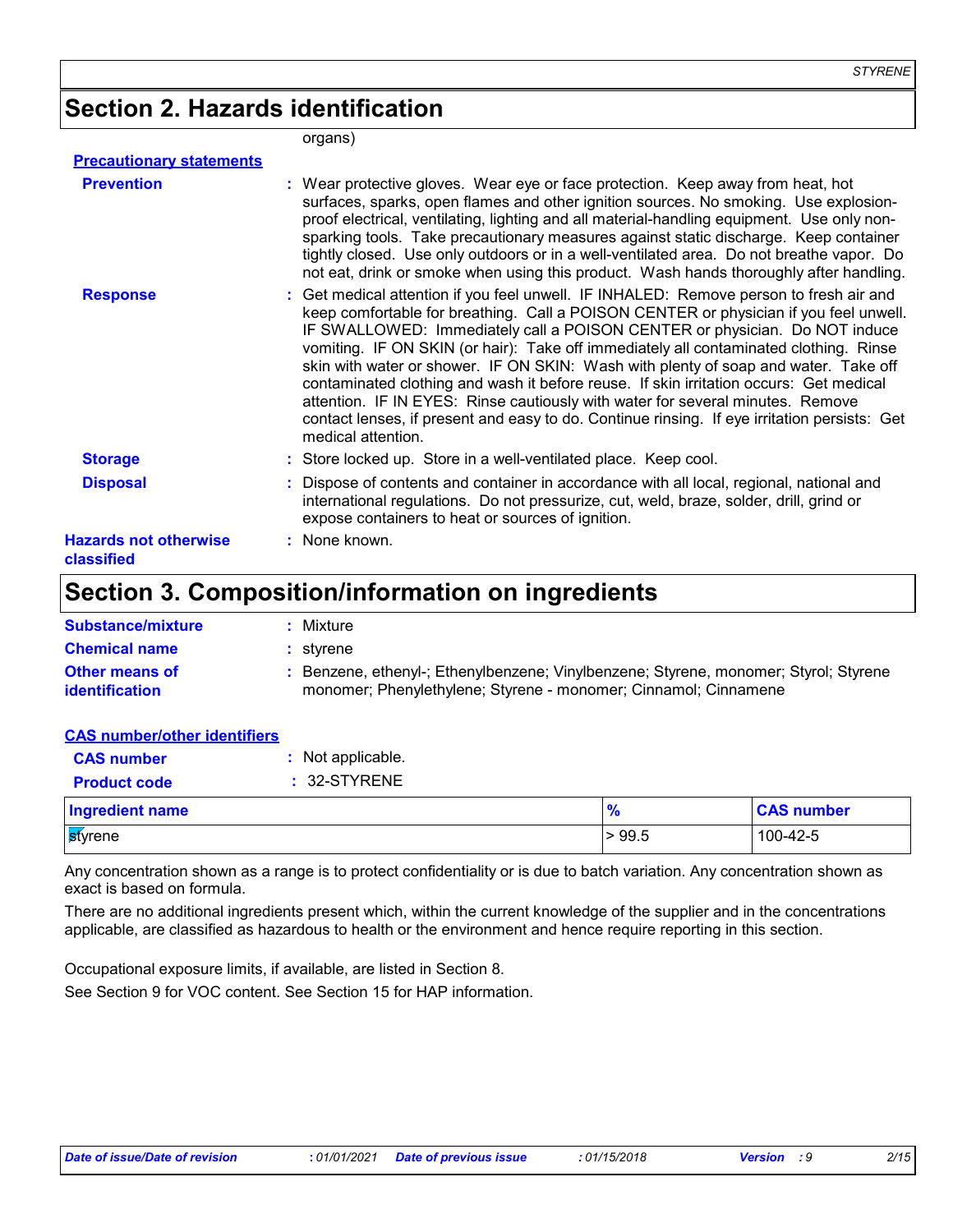# **Section 4. First aid measures**

|                     | <b>Description of necessary first aid measures</b>                                                                                                                                                                                                                                                                                                                                                                                                                                                                                                                                                                                                                                                                                                                                                                                              |
|---------------------|-------------------------------------------------------------------------------------------------------------------------------------------------------------------------------------------------------------------------------------------------------------------------------------------------------------------------------------------------------------------------------------------------------------------------------------------------------------------------------------------------------------------------------------------------------------------------------------------------------------------------------------------------------------------------------------------------------------------------------------------------------------------------------------------------------------------------------------------------|
| Eye contact         | : Immediately flush eyes with plenty of water, occasionally lifting the upper and lower<br>eyelids. Check for and remove any contact lenses. Continue to rinse for at least 10<br>minutes. Get medical attention.                                                                                                                                                                                                                                                                                                                                                                                                                                                                                                                                                                                                                               |
| <b>Inhalation</b>   | : Remove victim to fresh air and keep at rest in a position comfortable for breathing. If it<br>is suspected that fumes are still present, the rescuer should wear an appropriate mask<br>or self-contained breathing apparatus. If not breathing, if breathing is irregular or if<br>respiratory arrest occurs, provide artificial respiration or oxygen by trained personnel. It<br>may be dangerous to the person providing aid to give mouth-to-mouth resuscitation.<br>Get medical attention. If necessary, call a poison center or physician. If unconscious,<br>place in recovery position and get medical attention immediately. Maintain an open<br>airway. Loosen tight clothing such as a collar, tie, belt or waistband.                                                                                                            |
| <b>Skin contact</b> | : Flush contaminated skin with plenty of water. Remove contaminated clothing and<br>shoes. Continue to rinse for at least 10 minutes. Get medical attention. Wash clothing<br>before reuse. Clean shoes thoroughly before reuse.                                                                                                                                                                                                                                                                                                                                                                                                                                                                                                                                                                                                                |
| <b>Ingestion</b>    | : Get medical attention immediately. Call a poison center or physician. Wash out mouth<br>with water. Remove dentures if any. Remove victim to fresh air and keep at rest in a<br>position comfortable for breathing. If material has been swallowed and the exposed<br>person is conscious, give small quantities of water to drink. Stop if the exposed person<br>feels sick as vomiting may be dangerous. Aspiration hazard if swallowed. Can enter<br>lungs and cause damage. Do not induce vomiting. If vomiting occurs, the head should<br>be kept low so that vomit does not enter the lungs. Never give anything by mouth to an<br>unconscious person. If unconscious, place in recovery position and get medical<br>attention immediately. Maintain an open airway. Loosen tight clothing such as a collar,<br>tie, belt or waistband. |

#### **Most important symptoms/effects, acute and delayed**

| <b>Potential acute health effects</b> |                                                                                                                                |      |
|---------------------------------------|--------------------------------------------------------------------------------------------------------------------------------|------|
| <b>Eye contact</b>                    | : Causes serious eye irritation.                                                                                               |      |
| <b>Inhalation</b>                     | : Harmful if inhaled. May cause respiratory irritation.                                                                        |      |
| <b>Skin contact</b>                   | : Causes skin irritation.                                                                                                      |      |
| <b>Ingestion</b>                      | : May be fatal if swallowed and enters airways.                                                                                |      |
| <b>Over-exposure signs/symptoms</b>   |                                                                                                                                |      |
| <b>Eye contact</b>                    | : Adverse symptoms may include the following:<br>pain or irritation<br>watering<br>redness                                     |      |
| <b>Inhalation</b>                     | : Adverse symptoms may include the following:<br>respiratory tract irritation<br>coughing                                      |      |
| <b>Skin contact</b>                   | Adverse symptoms may include the following:<br>irritation<br>redness                                                           |      |
| <b>Ingestion</b>                      | : Adverse symptoms may include the following:<br>nausea or vomiting                                                            |      |
|                                       | <u>Indication of immediate medical attention and special treatment needed, if necessary</u>                                    |      |
| <b>Notes to physician</b>             | : Treat symptomatically. Contact poison treatment specialist immediately if large<br>quantities have been ingested or inhaled. |      |
| <b>Specific treatments</b>            | : No specific treatment.                                                                                                       |      |
| Date of issue/Date of revision        | :01/01/2021<br><b>Date of previous issue</b><br>:01/15/2018<br>: 9<br><b>Version</b>                                           | 3/15 |
|                                       |                                                                                                                                |      |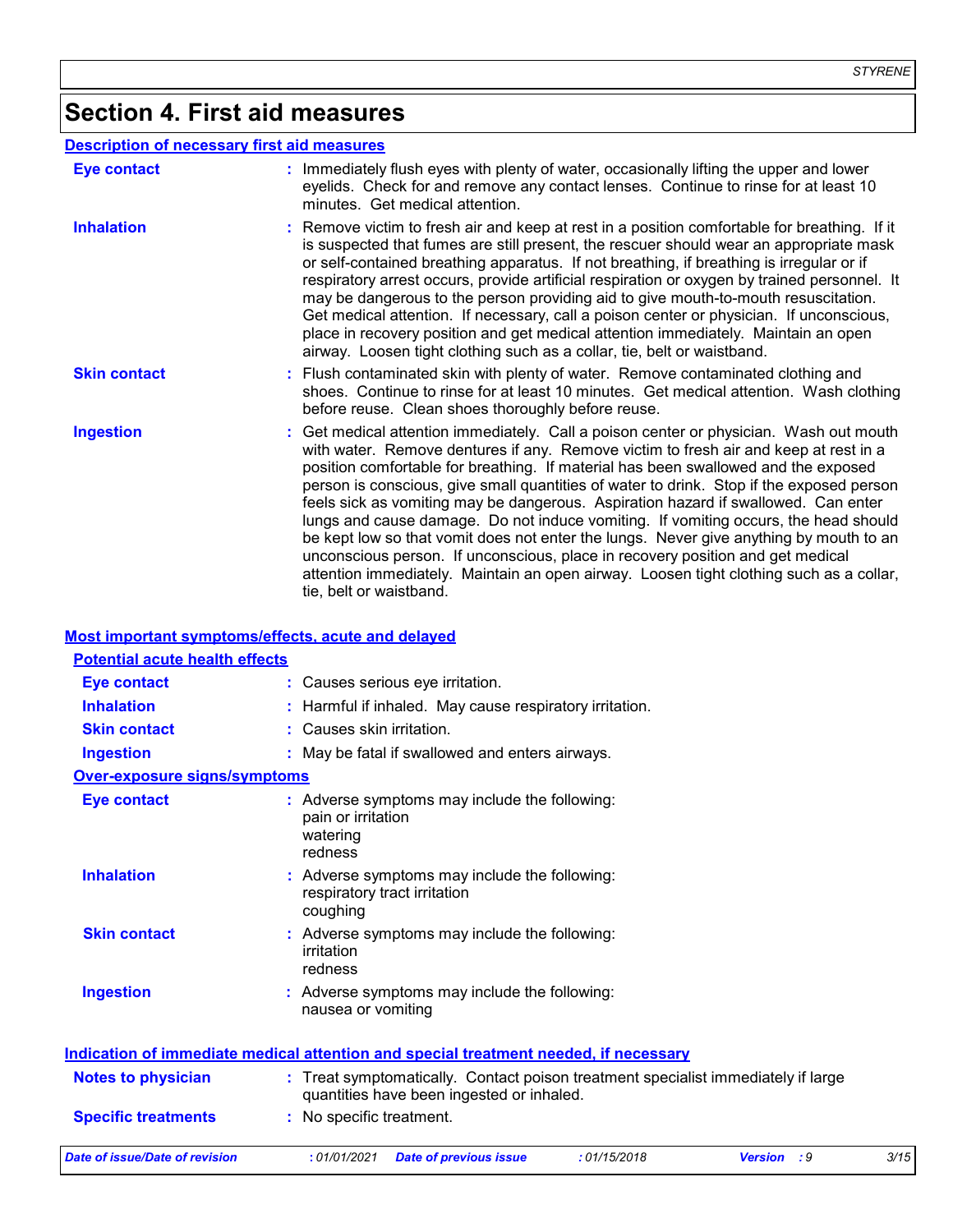### **Section 4. First aid measures**

**Protection of first-aiders** : No action shall be taken involving any personal risk or without suitable training. If it is suspected that fumes are still present, the rescuer should wear an appropriate mask or self-contained breathing apparatus. It may be dangerous to the person providing aid to give mouth-to-mouth resuscitation.

**See toxicological information (Section 11)**

### **Section 5. Fire-fighting measures**

| <b>Extinguishing media</b>                               |                                                                                                                                                                                                                                                                                                                                                                                                                          |
|----------------------------------------------------------|--------------------------------------------------------------------------------------------------------------------------------------------------------------------------------------------------------------------------------------------------------------------------------------------------------------------------------------------------------------------------------------------------------------------------|
| <b>Suitable extinguishing</b><br>media                   | : Use dry chemical, $CO2$ , water spray (fog) or foam.                                                                                                                                                                                                                                                                                                                                                                   |
| <b>Unsuitable extinguishing</b><br>media                 | : Do not use water jet.                                                                                                                                                                                                                                                                                                                                                                                                  |
| <b>Specific hazards arising</b><br>from the chemical     | : Flammable liquid and vapor. In a fire or if heated, a pressure increase will occur and<br>the container may burst, with the risk of a subsequent explosion. The vapor/gas is<br>heavier than air and will spread along the ground. Vapors may accumulate in low or<br>confined areas or travel a considerable distance to a source of ignition and flash back.<br>Runoff to sewer may create fire or explosion hazard. |
| <b>Hazardous thermal</b><br>decomposition products       | Decomposition products may include the following materials:<br>carbon dioxide<br>carbon monoxide                                                                                                                                                                                                                                                                                                                         |
| <b>Special protective actions</b><br>for fire-fighters   | : Promptly isolate the scene by removing all persons from the vicinity of the incident if<br>there is a fire. No action shall be taken involving any personal risk or without suitable<br>training. Move containers from fire area if this can be done without risk. Use water<br>spray to keep fire-exposed containers cool.                                                                                            |
| <b>Special protective</b><br>equipment for fire-fighters | : Fire-fighters should wear appropriate protective equipment and self-contained breathing<br>apparatus (SCBA) with a full face-piece operated in positive pressure mode.                                                                                                                                                                                                                                                 |

### **Section 6. Accidental release measures**

#### **Environmental precautions Personal precautions, protective equipment and emergency procedures :** Avoid dispersal of spilled material and runoff and contact with soil, waterways, drains **:** No action shall be taken involving any personal risk or without suitable training. Evacuate surrounding areas. Keep unnecessary and unprotected personnel from entering. Do not touch or walk through spilled material. Shut off all ignition sources. No flares, smoking or flames in hazard area. Avoid breathing vapor or mist. Provide adequate ventilation. Wear appropriate respirator when ventilation is inadequate. Put on appropriate personal protective equipment. and sewers. Inform the relevant authorities if the product has caused environmental pollution (sewers, waterways, soil or air). **For non-emergency personnel For emergency responders :** If specialized clothing is required to deal with the spillage, take note of any information in Section 8 on suitable and unsuitable materials. See also the information in "For nonemergency personnel".

**Methods and materials for containment and cleaning up**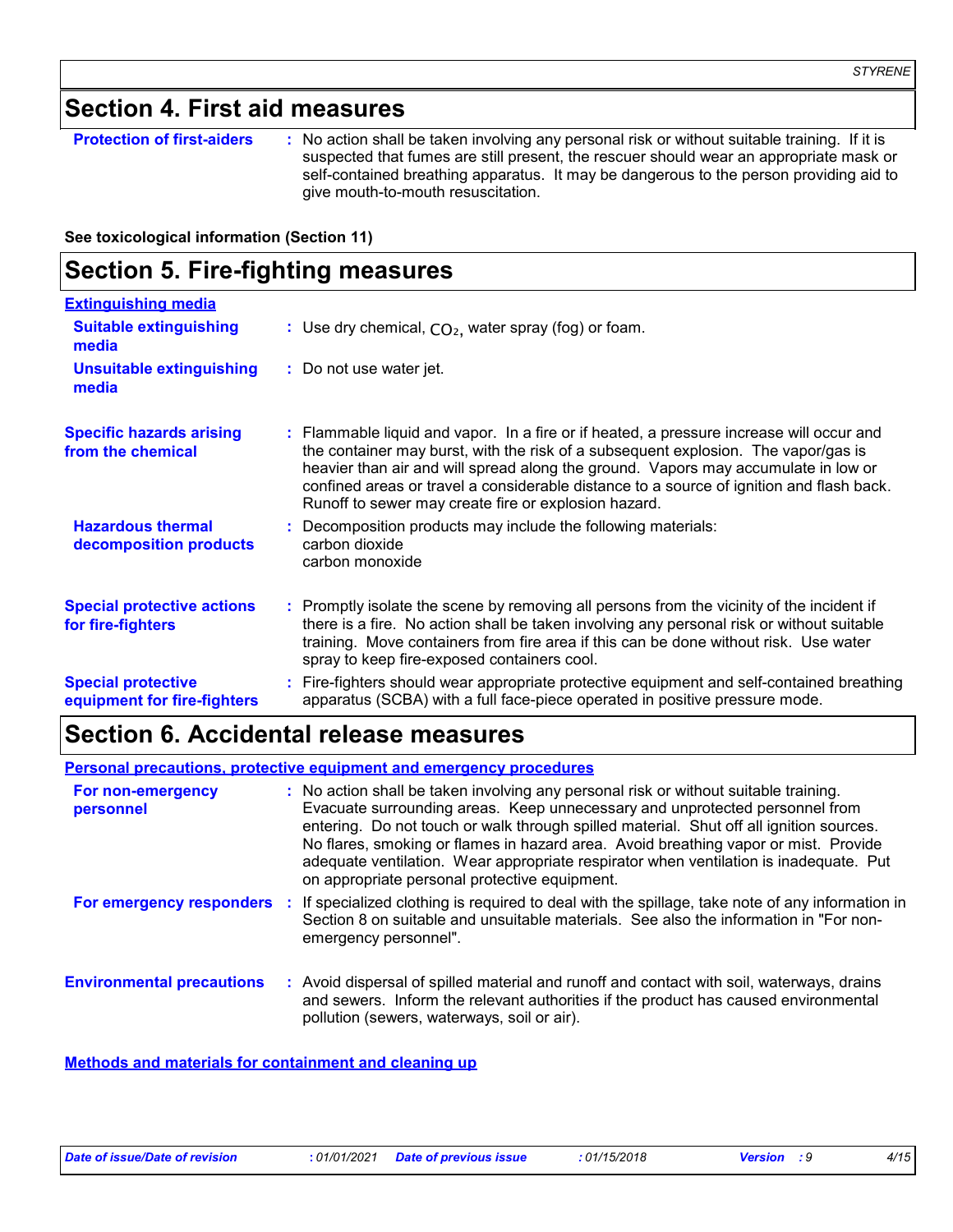# **Section 6. Accidental release measures**

| <b>Small spill</b> | : Stop leak if without risk. Move containers from spill area. Use spark-proof tools and<br>explosion-proof equipment. Dilute with water and mop up if water-soluble. Alternatively,<br>or if water-insoluble, absorb with an inert dry material and place in an appropriate waste                                                                                                                                                                                                                                                                                                                                                                                                                                                                                    |
|--------------------|----------------------------------------------------------------------------------------------------------------------------------------------------------------------------------------------------------------------------------------------------------------------------------------------------------------------------------------------------------------------------------------------------------------------------------------------------------------------------------------------------------------------------------------------------------------------------------------------------------------------------------------------------------------------------------------------------------------------------------------------------------------------|
|                    | disposal container. Dispose of via a licensed waste disposal contractor.                                                                                                                                                                                                                                                                                                                                                                                                                                                                                                                                                                                                                                                                                             |
| <b>Large spill</b> | : Stop leak if without risk. Move containers from spill area. Use spark-proof tools and<br>explosion-proof equipment. Approach release from upwind. Prevent entry into sewers,<br>water courses, basements or confined areas. Wash spillages into an effluent treatment<br>plant or proceed as follows. Contain and collect spillage with non-combustible,<br>absorbent material e.g. sand, earth, vermiculite or diatomaceous earth and place in<br>container for disposal according to local regulations (see Section 13). Dispose of via a<br>licensed waste disposal contractor. Contaminated absorbent material may pose the<br>same hazard as the spilled product. Note: see Section 1 for emergency contact<br>information and Section 13 for waste disposal. |

### **Section 7. Handling and storage**

**Precautions for safe handling**

| <b>Protective measures</b>                                                       | : Put on appropriate personal protective equipment (see Section 8). Do not breathe<br>vapor or mist. Do not swallow. Avoid contact with eyes, skin and clothing. Use only<br>with adequate ventilation. Wear appropriate respirator when ventilation is inadequate.<br>Do not enter storage areas and confined spaces unless adequately ventilated. Keep in<br>the original container or an approved alternative made from a compatible material, kept<br>tightly closed when not in use. Store and use away from heat, sparks, open flame or<br>any other ignition source. Use explosion-proof electrical (ventilating, lighting and<br>material handling) equipment. Use only non-sparking tools. Take precautionary<br>measures against electrostatic discharges. Empty containers retain product residue<br>and can be hazardous. Do not reuse container. |
|----------------------------------------------------------------------------------|---------------------------------------------------------------------------------------------------------------------------------------------------------------------------------------------------------------------------------------------------------------------------------------------------------------------------------------------------------------------------------------------------------------------------------------------------------------------------------------------------------------------------------------------------------------------------------------------------------------------------------------------------------------------------------------------------------------------------------------------------------------------------------------------------------------------------------------------------------------|
| <b>Advice on general</b><br>occupational hygiene                                 | : Eating, drinking and smoking should be prohibited in areas where this material is<br>handled, stored and processed. Workers should wash hands and face before eating,<br>drinking and smoking. Remove contaminated clothing and protective equipment before<br>entering eating areas. See also Section 8 for additional information on hygiene<br>measures.                                                                                                                                                                                                                                                                                                                                                                                                                                                                                                 |
| <b>Conditions for safe storage,</b><br>including any<br><b>incompatibilities</b> | Do not store above the following temperature: $40^{\circ}$ C (104 $^{\circ}$ F). Store in accordance with<br>local regulations. Store in a segregated and approved area. Store in original container<br>protected from direct sunlight in a dry, cool and well-ventilated area, away from<br>incompatible materials (see Section 10) and food and drink. Store locked up. Eliminate<br>all ignition sources. Separate from oxidizing materials. Keep container tightly closed<br>and sealed until ready for use. Containers that have been opened must be carefully<br>resealed and kept upright to prevent leakage. Do not store in unlabeled containers.<br>Use appropriate containment to avoid environmental contamination.                                                                                                                               |

### **Section 8. Exposure controls/personal protection**

**Control parameters Occupational exposure limits**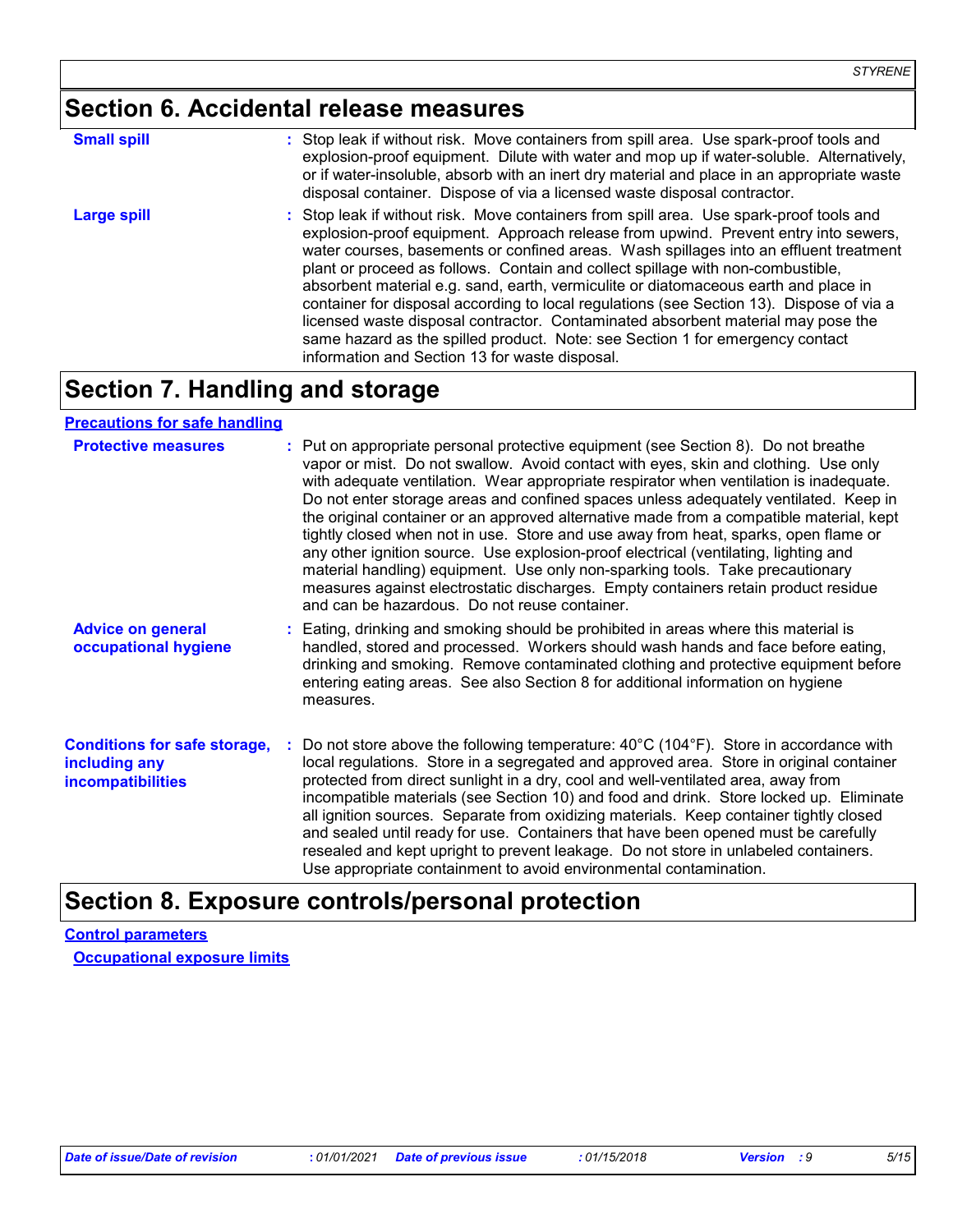*STYRENE*

# **Section 8. Exposure controls/personal protection**

| <b>Ingredient name</b>                            | <b>Exposure limits</b>                                                                                                                                                                                                                                                                                                                                                                                                                                                                                                                                                                                                                                |
|---------------------------------------------------|-------------------------------------------------------------------------------------------------------------------------------------------------------------------------------------------------------------------------------------------------------------------------------------------------------------------------------------------------------------------------------------------------------------------------------------------------------------------------------------------------------------------------------------------------------------------------------------------------------------------------------------------------------|
| styrene                                           | ACGIH TLV (United States, 3/2015).<br>TWA: 20 ppm 8 hours.<br>TWA: 85 mg/m <sup>3</sup> 8 hours.<br>STEL: 40 ppm 15 minutes.<br>STEL: 170 mg/m <sup>3</sup> 15 minutes.<br>OSHA PEL 1989 (United States, 3/1989).<br>TWA: 50 ppm 8 hours.<br>TWA: 215 mg/m <sup>3</sup> 8 hours.<br>STEL: 100 ppm 15 minutes.<br>STEL: 425 mg/m <sup>3</sup> 15 minutes.<br>OSHA PEL Z2 (United States, 2/2013).<br>TWA: 100 ppm 8 hours.<br>CEIL: 200 ppm<br>AMP: 600 ppm 5 minutes.<br>NIOSH REL (United States, 10/2013).<br>TWA: 50 ppm 10 hours.<br>TWA: 215 mg/m <sup>3</sup> 10 hours.<br>STEL: 100 ppm 15 minutes.<br>STEL: 425 mg/m <sup>3</sup> 15 minutes. |
| <b>Appropriate engineering</b><br><b>controls</b> | : Use only with adequate ventilation. Use process enclosures, local exhaust ventilation or<br>other engineering controls to keep worker exposure to airborne contaminants below any<br>recommended or statutory limits. The engineering controls also need to keep gas,<br>vapor or dust concentrations below any lower explosive limits. Use explosion-proof<br>ventilation equipment.                                                                                                                                                                                                                                                               |
| <b>Environmental exposure</b><br><b>controls</b>  | Emissions from ventilation or work process equipment should be checked to ensure<br>t.<br>they comply with the requirements of environmental protection legislation. In some<br>cases, fume scrubbers, filters or engineering modifications to the process equipment<br>will be necessary to reduce emissions to acceptable levels.                                                                                                                                                                                                                                                                                                                   |
| <b>Individual protection measures</b>             |                                                                                                                                                                                                                                                                                                                                                                                                                                                                                                                                                                                                                                                       |
| <b>Hygiene measures</b>                           | : Wash hands, forearms and face thoroughly after handling chemical products, before<br>eating, smoking and using the lavatory and at the end of the working period.<br>Appropriate techniques should be used to remove potentially contaminated clothing.<br>Wash contaminated clothing before reusing. Ensure that eyewash stations and safety<br>showers are close to the workstation location.                                                                                                                                                                                                                                                     |
| <b>Eye/face protection</b>                        | : Safety eyewear complying with an approved standard should be used when a risk<br>assessment indicates this is necessary to avoid exposure to liquid splashes, mists,<br>gases or dusts. If contact is possible, the following protection should be worn, unless<br>the assessment indicates a higher degree of protection: chemical splash goggles.                                                                                                                                                                                                                                                                                                 |
| <b>Skin protection</b>                            |                                                                                                                                                                                                                                                                                                                                                                                                                                                                                                                                                                                                                                                       |
| <b>Hand protection</b>                            | : Chemical-resistant, impervious gloves complying with an approved standard should be<br>worn at all times when handling chemical products if a risk assessment indicates this is<br>necessary. Considering the parameters specified by the glove manufacturer, check<br>during use that the gloves are still retaining their protective properties. It should be<br>noted that the time to breakthrough for any glove material may be different for different<br>glove manufacturers. In the case of mixtures, consisting of several substances, the<br>protection time of the gloves cannot be accurately estimated.                                |

*Date of issue/Date of revision* **:** *01/01/2021 Date of previous issue : 01/15/2018 Version : 9 6/15*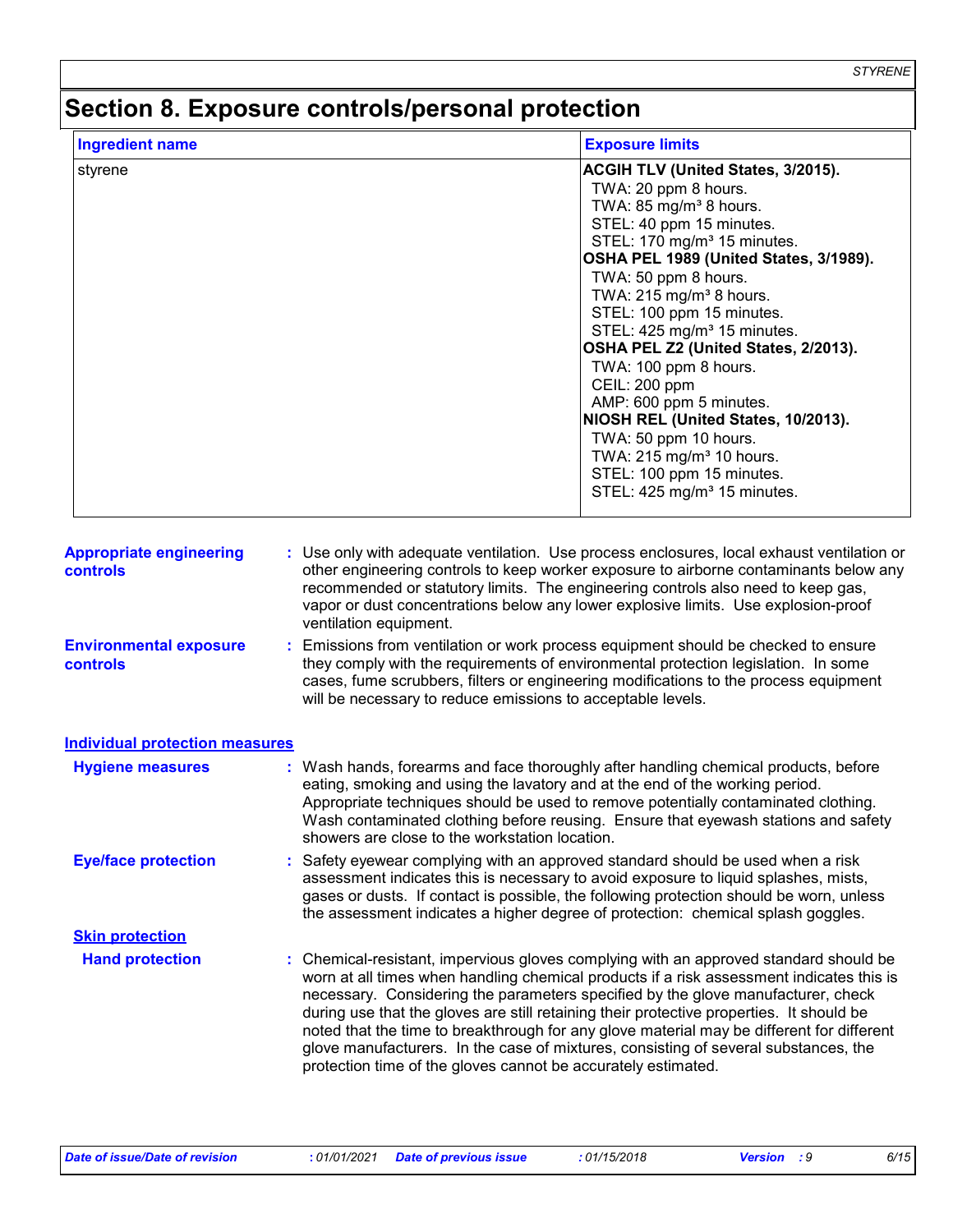# **Section 8. Exposure controls/personal protection**

| <b>Body protection</b>        | : Personal protective equipment for the body should be selected based on the task being<br>performed and the risks involved and should be approved by a specialist before<br>handling this product. When there is a risk of ignition from static electricity, wear anti-<br>static protective clothing. For the greatest protection from static discharges, clothing<br>should include anti-static overalls, boots and gloves. |
|-------------------------------|--------------------------------------------------------------------------------------------------------------------------------------------------------------------------------------------------------------------------------------------------------------------------------------------------------------------------------------------------------------------------------------------------------------------------------|
| <b>Other skin protection</b>  | : Appropriate footwear and any additional skin protection measures should be selected<br>based on the task being performed and the risks involved and should be approved by a<br>specialist before handling this product.                                                                                                                                                                                                      |
| <b>Respiratory protection</b> | : Based on the hazard and potential for exposure, select a respirator that meets the<br>appropriate standard or certification. Respirators must be used according to a<br>respiratory protection program to ensure proper fitting, training, and other important<br>aspects of use.                                                                                                                                            |

### **Section 9. Physical and chemical properties**

| <b>Appearance</b>                                 |                                                                                                                                                                  |  |  |  |  |  |
|---------------------------------------------------|------------------------------------------------------------------------------------------------------------------------------------------------------------------|--|--|--|--|--|
| <b>Physical state</b>                             | : Liquid. [Oily liquid.]                                                                                                                                         |  |  |  |  |  |
| <b>Color</b>                                      | : Colorless, Yellowish, Yellow.                                                                                                                                  |  |  |  |  |  |
| Odor                                              | : Sweetish, Pleasant,                                                                                                                                            |  |  |  |  |  |
| <b>Odor threshold</b>                             | $: 0.1$ ppm                                                                                                                                                      |  |  |  |  |  |
| pH                                                | : Not applicable.                                                                                                                                                |  |  |  |  |  |
| <b>Melting point</b>                              | : $-31^{\circ}$ C ( $-23.8^{\circ}$ F)                                                                                                                           |  |  |  |  |  |
| <b>Boiling point</b>                              | : $145^{\circ}$ C (293 $^{\circ}$ F)                                                                                                                             |  |  |  |  |  |
| <b>Flash point</b>                                | : Closed cup: $31^{\circ}$ C (87.8 $^{\circ}$ F)                                                                                                                 |  |  |  |  |  |
| <b>Evaporation rate</b>                           | $\therefore$ 0.5 (butyl acetate = 1)                                                                                                                             |  |  |  |  |  |
| Lower and upper explosive<br>(flammable) limits   | $:$ Lower: $0.9\%$<br>Upper: 6.8%                                                                                                                                |  |  |  |  |  |
| <b>Vapor pressure</b>                             | $: 0.67$ kPa (5 mm Hg) [room temperature]                                                                                                                        |  |  |  |  |  |
| <b>Vapor density</b>                              | : $3.6$ [Air = 1]                                                                                                                                                |  |  |  |  |  |
| <b>Relative density</b>                           | : 0.91                                                                                                                                                           |  |  |  |  |  |
| <b>Solubility</b>                                 | : Easily soluble in the following materials: methanol, diethyl ether and acetone.<br>Very slightly soluble in the following materials: cold water and hot water. |  |  |  |  |  |
| <b>Solubility in water</b>                        | $: 0.32$ g/l                                                                                                                                                     |  |  |  |  |  |
| <b>Partition coefficient: n-</b><br>octanol/water | : 0.35                                                                                                                                                           |  |  |  |  |  |
| <b>Auto-ignition temperature</b>                  | : $490^{\circ}$ C (914 $^{\circ}$ F)                                                                                                                             |  |  |  |  |  |
| <b>Decomposition temperature</b>                  | : Not available.                                                                                                                                                 |  |  |  |  |  |
| <b>Viscosity</b>                                  | : Dynamic (room temperature): 0.7 mPa·s (0.7 cP)                                                                                                                 |  |  |  |  |  |
| <b>VOC content (industrial use)</b>               | 100 $% (w/w)$<br>As shipped. Including monomer.                                                                                                                  |  |  |  |  |  |

# **Section 10. Stability and reactivity**

| <b>Reactivity</b>                            | : No specific test data related to reactivity available for this product or its ingredients. |
|----------------------------------------------|----------------------------------------------------------------------------------------------|
| <b>Chemical stability</b>                    | : The product is stable.                                                                     |
| <b>Possibility of hazardous</b><br>reactions | Hazardous reactions or instability may occur under certain conditions of storage or use.     |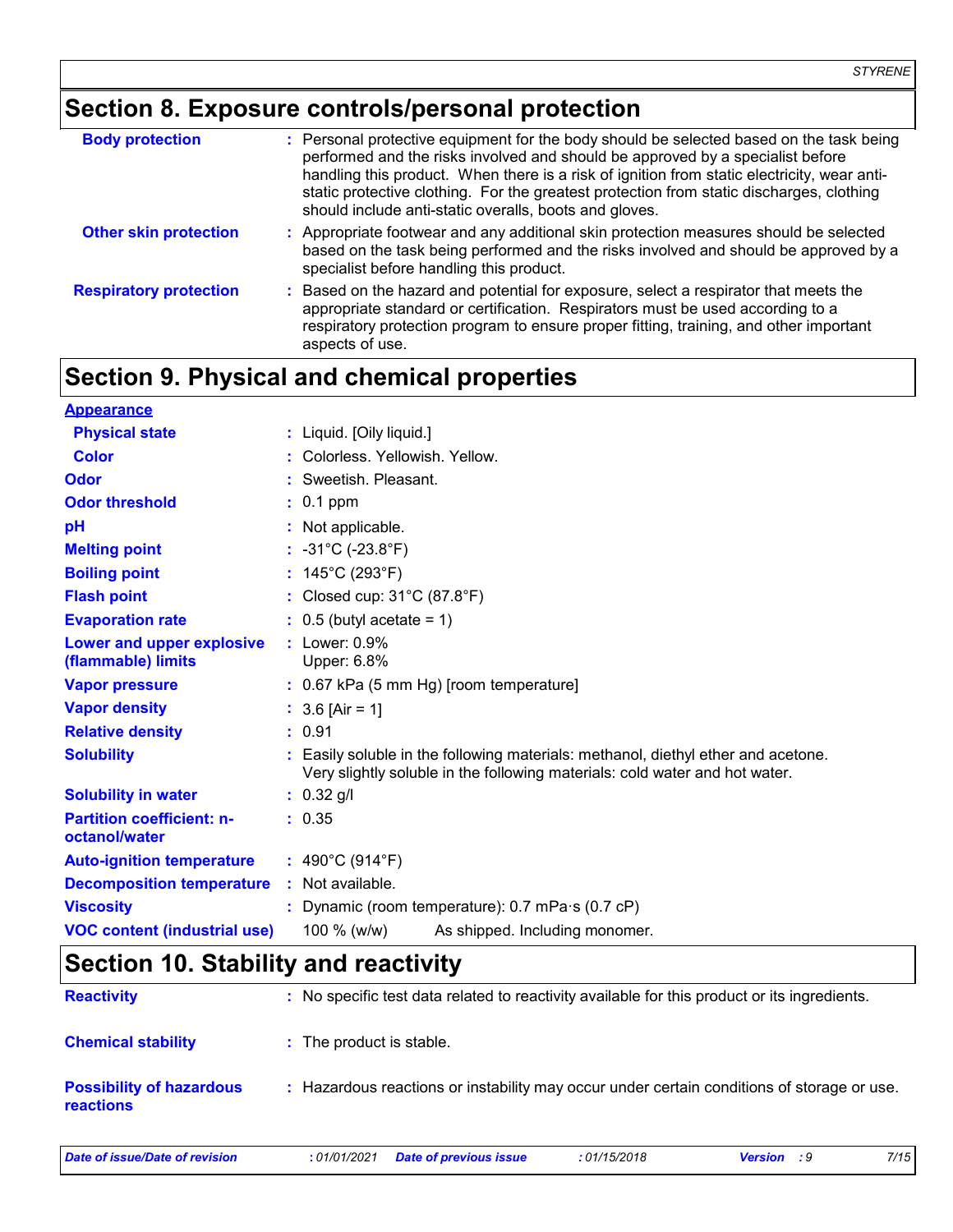# **Section 10. Stability and reactivity**

| <b>Conditions to avoid</b>                 |  | : Avoid all possible sources of ignition (spark or flame). Do not pressurize, cut, weld,<br>braze, solder, drill, grind or expose containers to heat or sources of ignition. Do not<br>allow vapor to accumulate in low or confined areas.                                                       |
|--------------------------------------------|--|--------------------------------------------------------------------------------------------------------------------------------------------------------------------------------------------------------------------------------------------------------------------------------------------------|
|                                            |  | POLYMERIZATION MAY OCCUR IF HEATED ABOVE 150F. CAN CAUSE RUPTURE<br>OF CONTAINER. METAL SALTS, PEROXIDES AND STRONG ACIDS MAY ALSO<br>CAUSE POLYMERIZATION. Keep away from heat and direct sunlight. Keep away from<br>heat and flame. Keep away from oxidizing agents. Avoid loss of inhibitor. |
| <b>Incompatible materials</b>              |  | : Reactive or incompatible with the following materials:<br>oxidizing materials                                                                                                                                                                                                                  |
|                                            |  | Reactive or incompatible with the following materials: metals, acids and alkalis.<br>Incompatible with alkali metals. Incompatible with some alkalis. Incompatible with some<br>strong acids. Incompatible with copper alloys, brass.                                                            |
| <b>Hazardous decomposition</b><br>products |  | : Under normal conditions of storage and use, hazardous decomposition products should<br>not be produced.                                                                                                                                                                                        |

### **Section 11. Toxicological information**

#### **Information on toxicological effects**

#### **Acute toxicity**

| <b>Product/ingredient name</b> | <b>Result</b>                                                      | <b>Species</b>    | <b>Dose</b>                                          | <b>Exposure</b>     |
|--------------------------------|--------------------------------------------------------------------|-------------------|------------------------------------------------------|---------------------|
| styrene                        | LC50 Inhalation Gas.<br><b>LC50 Inhalation Vapor</b><br>ILD50 Oral | Rat<br>Rat<br>Rat | $ 2770$ ppm<br>11800 mg/m <sup>3</sup><br>2650 mg/kg | 14 hours<br>4 hours |

#### **Irritation/Corrosion**

| <b>Product/ingredient name</b> | <b>Result</b>            | <b>Species</b> | <b>Score</b> | <b>Exposure</b>                   | <b>Observation</b>       |
|--------------------------------|--------------------------|----------------|--------------|-----------------------------------|--------------------------|
| styrene                        | Eyes - Mild irritant     | Human          |              | 50 parts per<br>million           | $\overline{\phantom{a}}$ |
|                                | Eyes - Moderate irritant | Rabbit         |              | <b>24 hours 100</b><br>milligrams | $\overline{\phantom{a}}$ |
|                                | Eyes - Severe irritant   | Rabbit         |              | 100<br>milligrams                 |                          |
|                                | Skin - Mild irritant     | Rabbit         |              | 500<br>milligrams                 | $\overline{\phantom{0}}$ |
|                                | Skin - Moderate irritant | Rabbit         |              | 100 Percent                       | $\overline{\phantom{a}}$ |

#### **Sensitization**

Not available.

#### **Mutagenicity**

Not available.

#### **Carcinogenicity**

Not available.

**Conclusion/Summary :**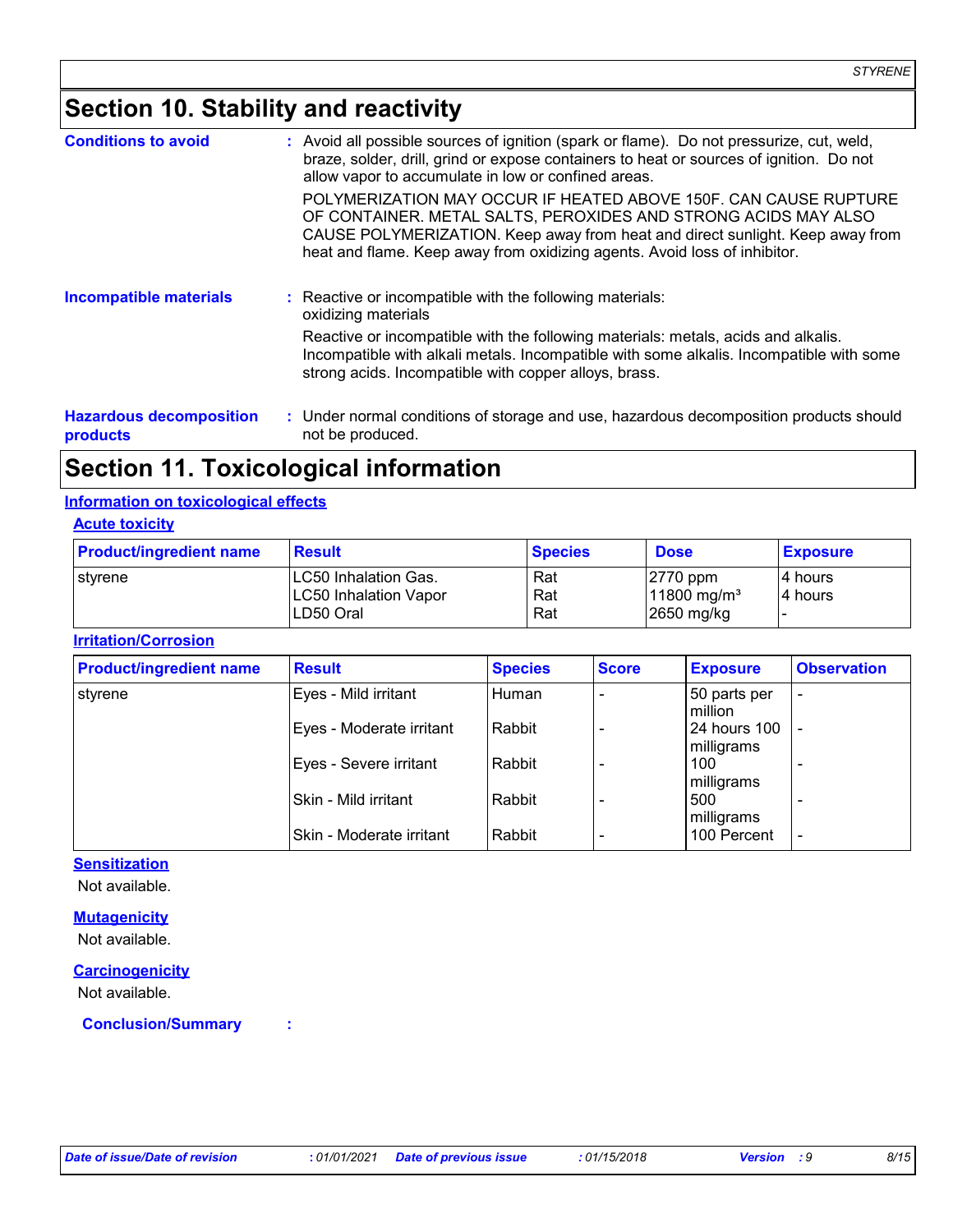# **Section 11. Toxicological information**

Styrene manufacturers have determined that the weight of evidence for the carcinogenicity of this substance does not meet the criteria for classification.

Styrene is listed by IARC as a possible carcinogen to humans (Group 2B) based on "limited evidence" in humans, "limited evidence" in animals and "other relevant data". The United States NTP listed styrene as reasonably anticipated to be a human carcinogen based on "limited evidence" from studies in humans, "sufficient evidence" from studies in experimental animals, and supporting data on mechanisms of carcinogenesis. The significance of these results for humans has not been established through risk assessment.

#### **Classification**

| <b>Product/ingredient name</b> | <b>OSHA</b> |    | <b>NTP</b>                                       |
|--------------------------------|-------------|----|--------------------------------------------------|
| ⊪ <mark>st</mark> yrene        |             | 2B | Reasonably anticipated to be a human carcinogen. |

#### **Reproductive toxicity**

Not available.

#### **Teratogenicity**

Not available.

#### **Specific target organ toxicity (single exposure)**

| <b>Name</b>      | <b>Category</b> | <b>Route of</b><br>exposure | <b>Target organs</b>            |
|------------------|-----------------|-----------------------------|---------------------------------|
| <b>I</b> styrene | Category 3      | Not applicable.             | Respiratory tract<br>irritation |

#### **Specific target organ toxicity (repeated exposure)**

| <b>Name</b>     | <b>Category</b>       | <b>Route of</b><br>exposure | <b>Target organs</b> |
|-----------------|-----------------------|-----------------------------|----------------------|
| <b>∣stvrene</b> | Category <sup>2</sup> | Not determined              | hearing organs       |

#### **Aspiration hazard**

| <b>Name</b> | Result                         |
|-------------|--------------------------------|
| styrene     | ASPIRATION HAZARD - Category 1 |

| : Not available.                                        |
|---------------------------------------------------------|
|                                                         |
| : Causes serious eye irritation.                        |
| : Harmful if inhaled. May cause respiratory irritation. |
| : Causes skin irritation.                               |
| : May be fatal if swallowed and enters airways.         |
|                                                         |

#### **Symptoms related to the physical, chemical and toxicological characteristics**

| <b>Eve contact</b> | : Adverse symptoms may include the following:<br>pain or irritation<br>watering<br>redness |
|--------------------|--------------------------------------------------------------------------------------------|
|                    |                                                                                            |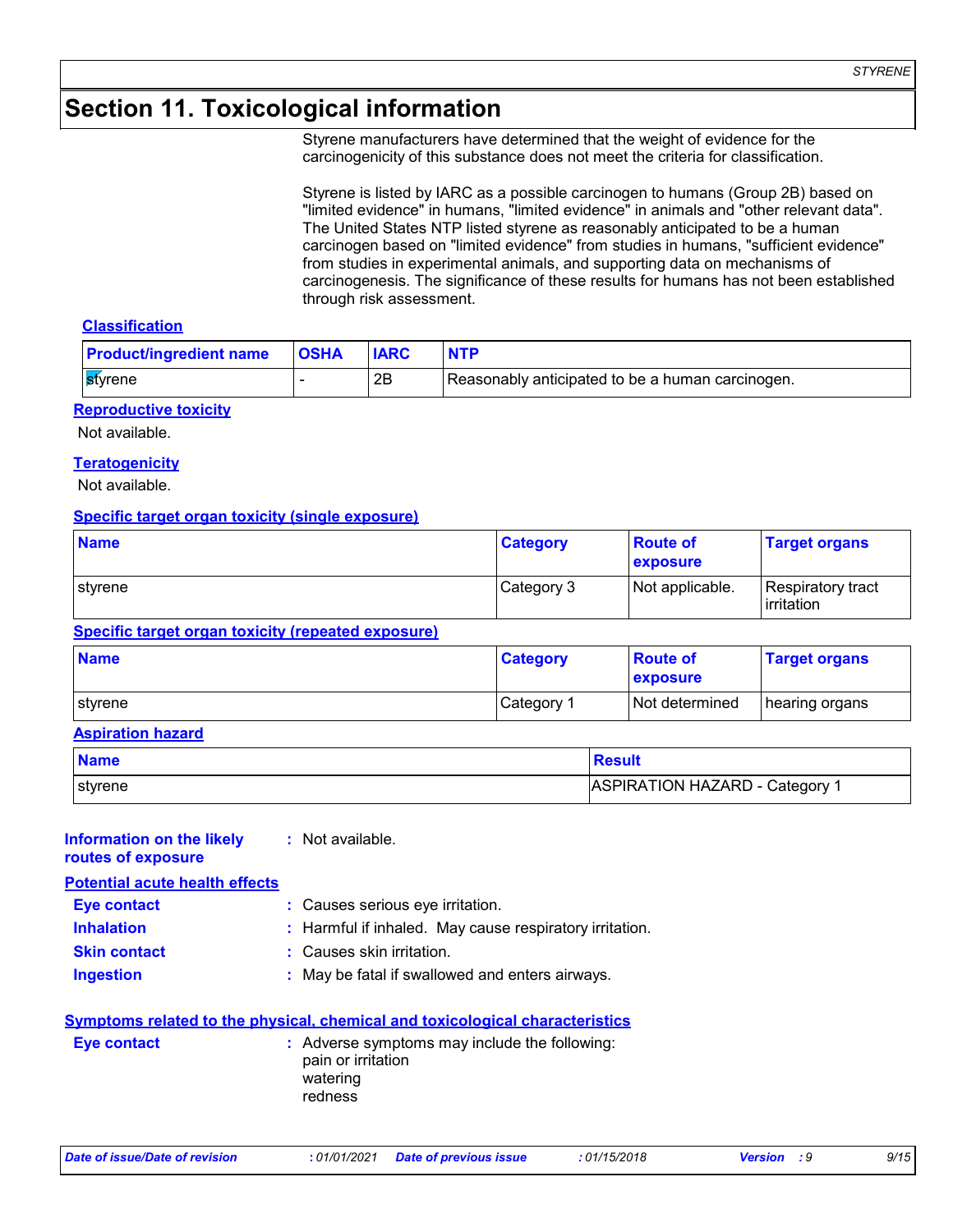# **Section 11. Toxicological information**

| <b>Inhalation</b>   | : Adverse symptoms may include the following:<br>respiratory tract irritation<br>coughing |
|---------------------|-------------------------------------------------------------------------------------------|
| <b>Skin contact</b> | : Adverse symptoms may include the following:<br>irritation<br>redness                    |
| <b>Ingestion</b>    | : Adverse symptoms may include the following:<br>nausea or vomiting                       |

|                                              | Delayed and immediate effects and also chronic effects from short and long term exposure |
|----------------------------------------------|------------------------------------------------------------------------------------------|
| <b>Short term exposure</b>                   |                                                                                          |
| <b>Potential immediate</b><br><b>effects</b> | : Not available.                                                                         |
| <b>Potential delayed effects</b>             | : Not available.                                                                         |
| Long term exposure                           |                                                                                          |
| <b>Potential immediate</b><br><b>effects</b> | : Not available.                                                                         |
| <b>Potential delayed effects</b>             | : Not available.                                                                         |
| <b>Potential chronic health effects</b>      |                                                                                          |
| Not available.                               |                                                                                          |
| <b>General</b>                               | : Causes damage to organs through prolonged or repeated exposure if inhaled.             |
| <b>Carcinogenicity</b>                       | : No known significant effects or critical hazards.                                      |
| <b>Mutagenicity</b>                          | : No known significant effects or critical hazards.                                      |
| <b>Teratogenicity</b>                        | : No known significant effects or critical hazards.                                      |
| <b>Developmental effects</b>                 | : No known significant effects or critical hazards.                                      |
| <b>Fertility effects</b>                     | : No known significant effects or critical hazards.                                      |

#### **Numerical measures of toxicity**

**Acute toxicity estimates**

Not available.

## **Section 12. Ecological information**

#### **Toxicity**

| <b>Product/ingredient name</b> | <b>Result</b>                      | <b>Species</b>                              | <b>Exposure</b> |
|--------------------------------|------------------------------------|---------------------------------------------|-----------------|
| styrene                        | Acute EC50 1400 µg/l Fresh water   | Algae - Pseudokirchneriella<br>subcapitata  | 72 hours        |
|                                | Acute EC50 720 µg/l Fresh water    | Algae - Pseudokirchneriella<br>subcapitata  | 96 hours        |
|                                | Acute EC50 4700 µg/l Fresh water   | Daphnia - Daphnia magna                     | 48 hours        |
|                                | Acute LC50 52000 µg/l Marine water | Crustaceans - Artemia salina -<br>l Nauplii | 48 hours        |
|                                | Acute LC50 4020 µg/l Fresh water   | Fish - Pimephales promelas                  | 96 hours        |
|                                | Chronic NOEC 63 µg/l Fresh water   | Algae - Pseudokirchneriella<br>subcapitata  | 96 hours        |

*Date of issue/Date of revision* **:** *01/01/2021 Date of previous issue : 01/15/2018 Version : 9 10/15*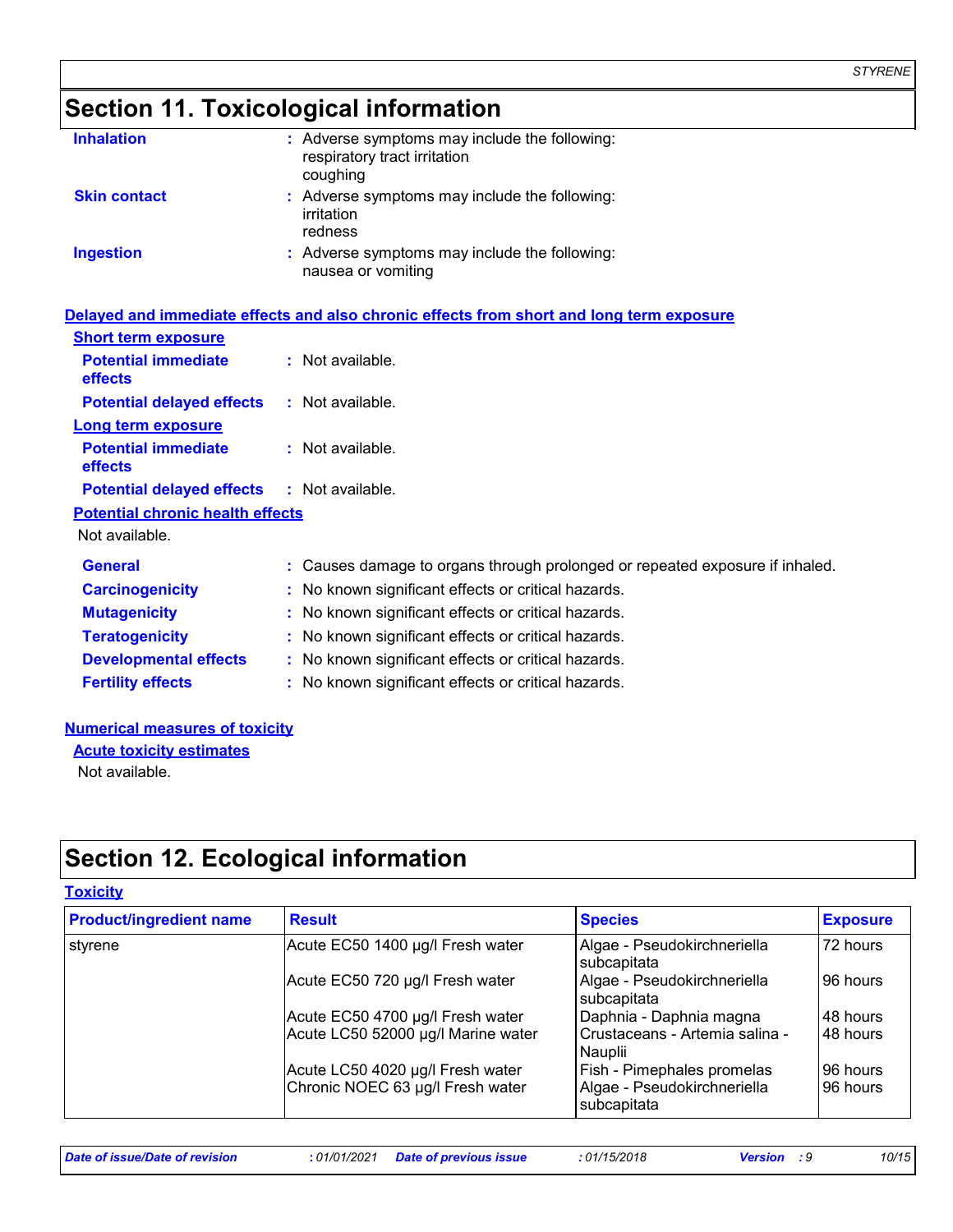*STYRENE*

# **Section 12. Ecological information**

#### **Persistence and degradability**

| <b>Product/ingredient name</b> | Test                     | <b>Result</b> |                          | <b>Dose</b> |         | <b>Inoculum</b>  |
|--------------------------------|--------------------------|---------------|--------------------------|-------------|---------|------------------|
| styrene                        | <b>OECD</b>              |               | 70 % - Readily - 28 days |             |         |                  |
| <b>Product/ingredient name</b> | <b>Aquatic half-life</b> |               | <b>Photolysis</b>        |             |         | Biodegradability |
| styrene                        |                          |               |                          |             | Readily |                  |

#### **Bioaccumulative potential**

| <b>Product/ingredient name</b> | $LogP_{ow}$ | <b>BCF</b> | <b>Potential</b> |
|--------------------------------|-------------|------------|------------------|
| styrene                        | 0.35        | 13.49      | low              |

#### **Mobility in soil**

| <b>Soil/water partition</b> | $:$ Not available. |
|-----------------------------|--------------------|
| <b>coefficient (Koc)</b>    |                    |

#### **Other adverse effects** : No known significant effects or critical hazards.

### **Section 13. Disposal considerations**

**Disposal methods :**

The generation of waste should be avoided or minimized wherever possible. Disposal of this product, solutions and any by-products should at all times comply with the requirements of environmental protection and waste disposal legislation and any regional local authority requirements. Dispose of surplus and non-recyclable products via a licensed waste disposal contractor. Waste should not be disposed of untreated to the sewer unless fully compliant with the requirements of all authorities with jurisdiction. Waste packaging should be recycled. Incineration or landfill should only be considered when recycling is not feasible. This material and its container must be disposed of in a safe way. Care should be taken when handling emptied containers that have not been cleaned or rinsed out. Empty containers or liners may retain some product residues. Vapor from product residues may create a highly flammable or explosive atmosphere inside the container. Do not cut, weld or grind used containers unless they have been cleaned thoroughly internally. Avoid dispersal of spilled material and runoff and contact with soil, waterways, drains and sewers.

### **Section 14. Transport information**

|                                      | <b>DOT</b><br><b>Classification</b> | <b>Mexico</b><br><b>Classification</b> | <b>IMDG</b>                      | <b>IATA</b>                      |                      |       |
|--------------------------------------|-------------------------------------|----------------------------------------|----------------------------------|----------------------------------|----------------------|-------|
| <b>UN number</b>                     | <b>UN2055</b>                       | <b>UN2055</b>                          | <b>UN2055</b>                    | <b>UN2055</b>                    |                      |       |
| <b>UN proper</b><br>shipping name    | Styrene<br>monomer,<br>inhibited    | Styrene<br>monomer,<br>inhibited       | Styrene<br>monomer,<br>inhibited | Styrene<br>monomer,<br>inhibited |                      |       |
| <b>Transport</b><br>hazard class(es) | 3                                   | 3                                      | 3                                | 3                                |                      |       |
| Date of issue/Date of revision       |                                     | :01/01/2021                            | <b>Date of previous issue</b>    | :01/15/2018                      | :9<br><b>Version</b> | 11/15 |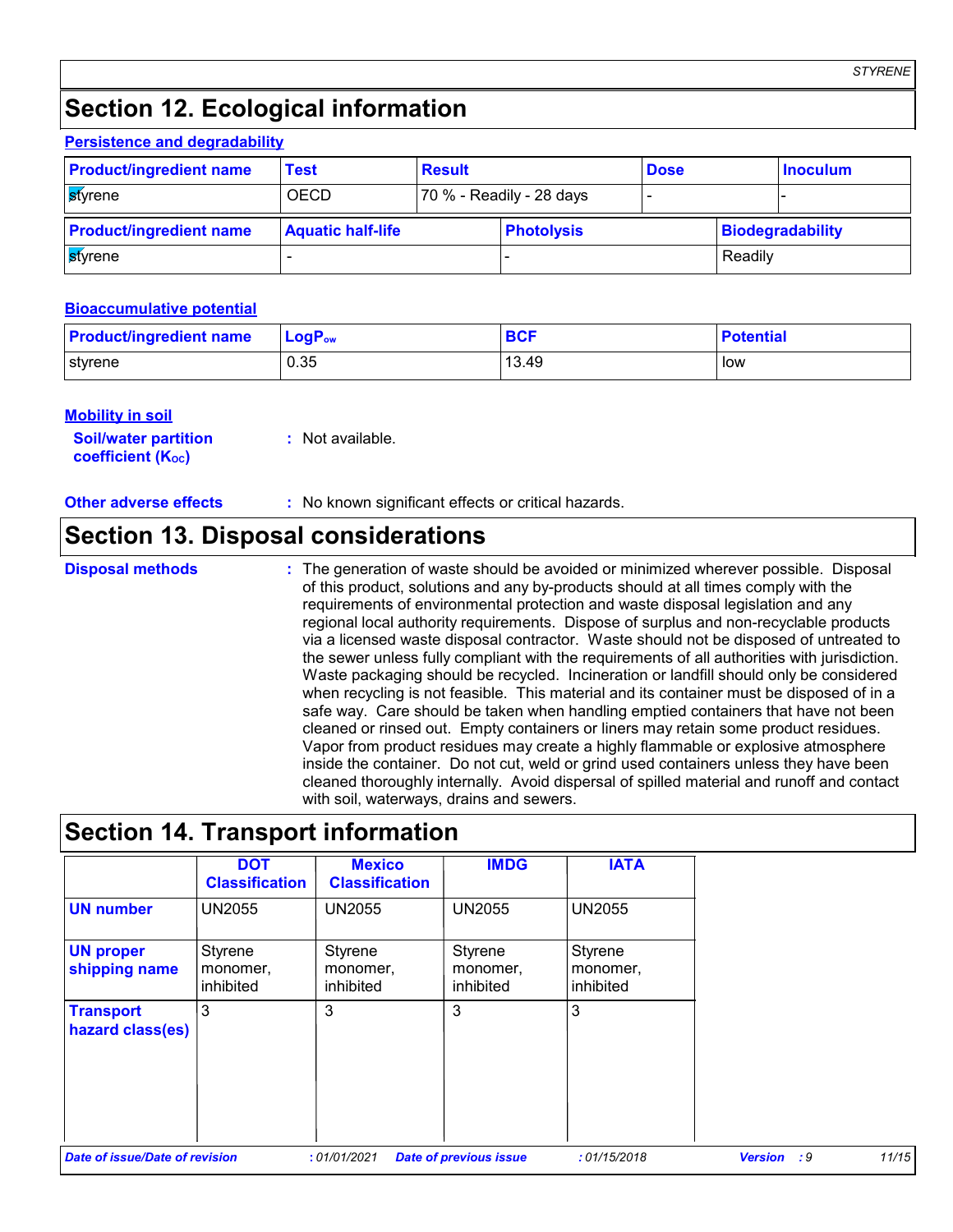# **Section 14. Transport information**

| <b>Packing group</b>                    | III                                                                                                                                                                                                                                                                              | Ш   | Ш                                                                                                             | Ш                                                                                                                                          |
|-----------------------------------------|----------------------------------------------------------------------------------------------------------------------------------------------------------------------------------------------------------------------------------------------------------------------------------|-----|---------------------------------------------------------------------------------------------------------------|--------------------------------------------------------------------------------------------------------------------------------------------|
| <b>Environmental</b><br>hazards         | No.                                                                                                                                                                                                                                                                              | No. | Yes.                                                                                                          | No.                                                                                                                                        |
| <b>Additional</b><br><b>information</b> | <b>Reportable</b><br>quantity<br>1000 lbs / 454<br>kg [131.8 gal /<br>498.9 L1<br>Package sizes<br>shipped in<br>quantities less<br>than the<br>product<br>reportable<br>quantity are<br>not subject to<br>the RQ<br>(reportable<br>quantity)<br>transportation<br>requirements. |     | The marine<br>pollutant mark<br>is not required<br>when<br>transported in<br>sizes of $\leq 5$ L or<br>≤5 kg. | <b>The</b><br>environmentally<br>hazardous<br>substance<br>mark may<br>appear if<br>required by<br>other<br>transportation<br>regulations. |

**Special precautions for user** : Transport within user's premises: always transport in closed containers that are upright and secure. Ensure that persons transporting the product know what to do in the event of an accident or spillage.

**Transport in bulk according :** Not available. **to Annex II of MARPOL and the IBC Code**

### **Section 15. Regulatory information**

| <b>U.S. Federal regulations</b>                                                   | $: TSCA 8(a) PAIR: 4-tert-butylpyrocatechol$<br><b>TSCA 8(a) CDR Exempt/Partial exemption: Not determined</b><br>United States inventory (TSCA 8b): All components are listed or exempted.<br>Clean Water Act (CWA) 311: styrene |
|-----------------------------------------------------------------------------------|----------------------------------------------------------------------------------------------------------------------------------------------------------------------------------------------------------------------------------|
| <b>Clean Air Act Section 112</b><br>(b) Hazardous Air<br><b>Pollutants (HAPs)</b> | : styrene                                                                                                                                                                                                                        |
| <b>Clean Air Act Section 602</b><br><b>Class I Substances</b>                     | : Not listed                                                                                                                                                                                                                     |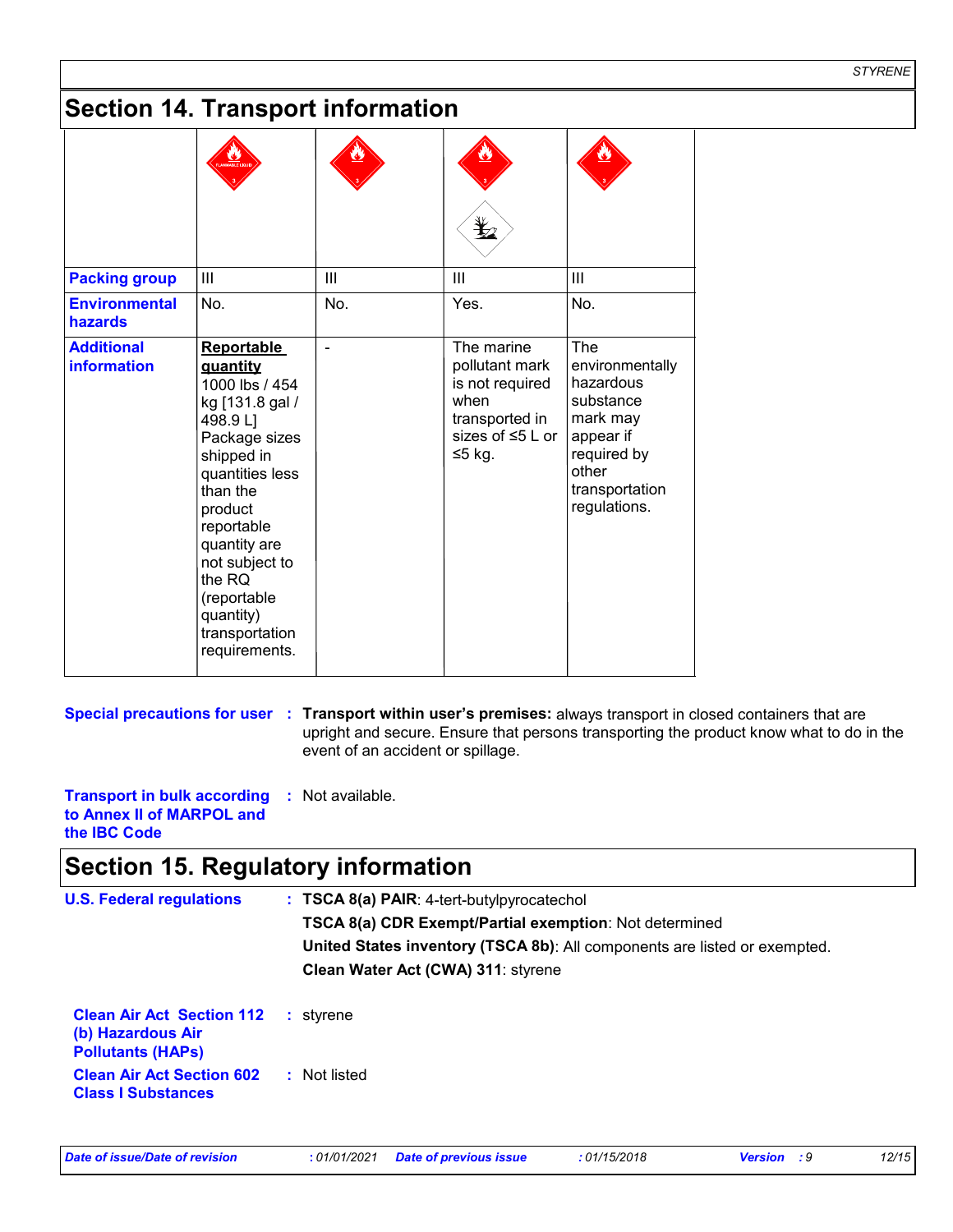# **Section 15. Regulatory information**

**Clean Air Act Section 602 Class II Substances :** Not listed

#### **SARA 302/304**

**Composition/information on ingredients**

No products were found.

| <b>SARA 304 RQ</b>    | : Not applicable.                                                                   |
|-----------------------|-------------------------------------------------------------------------------------|
| <b>SARA 311/312</b>   |                                                                                     |
| <b>Classification</b> | : Fire hazard<br>Immediate (acute) health hazard<br>Delayed (chronic) health hazard |

#### **SARA 313**

|                                           | <b>Product name</b> | <b>CAS number</b> | $\frac{9}{6}$ |
|-------------------------------------------|---------------------|-------------------|---------------|
| <b>Form R - Reporting</b><br>requirements | styrene             | $100-42-5$        | 100.00        |
| <b>Supplier notification</b>              | stvrene             | $100-42-5$        | 100.00        |

SARA 313 notifications must not be detached from the SDS and any copying and redistribution of the SDS shall include copying and redistribution of the notice attached to copies of the SDS subsequently redistributed.

#### **State regulations**

| <b>Massachusetts</b>       | : The following components are listed: STYRENE; PHENYLETHYLENE            |
|----------------------------|---------------------------------------------------------------------------|
| <b>New York</b>            | : The following components are listed: Styrene                            |
| <b>New Jersey</b>          | : The following components are listed: STYRENE MONOMER; BENZENE, ETHENYL- |
| Pennsylvania               | : The following components are listed: BENZENE, ETHENYL-                  |
| <b>California Prop. 65</b> |                                                                           |

#### **WARNING:** This product contains a chemical known to the State of California to cause cancer.

| <b>Ingredient name</b> | <b>Cancer</b> | <b>Reproductive</b> | No significant risk<br><b>level</b> | <b>Maximum</b><br>acceptable dosage<br><b>level</b> |
|------------------------|---------------|---------------------|-------------------------------------|-----------------------------------------------------|
| <b>S</b> tvrene        | Yes.          | No.                 | No.                                 | No.                                                 |

#### **International regulations**

| <b>International lists</b> | : Australia inventory (AICS): All components are listed or exempted.<br>China inventory (IECSC): All components are listed or exempted.<br>Japan inventory (ENCS): All components are listed or exempted.<br><b>Japan inventory (ISHL):</b> All components are listed or exempted.<br>Korea inventory: All components are listed or exempted.<br>Malaysia Inventory (EHS Register): All components are listed or exempted.<br>New Zealand Inventory of Chemicals (NZIoC): All components are listed or exempted.<br>Philippines inventory (PICCS): All components are listed or exempted.<br>Taiwan Chemical Substances Inventory (TCSI): All components are listed or<br>exempted.<br>Turkey inventory: All components are listed or exempted. |
|----------------------------|-------------------------------------------------------------------------------------------------------------------------------------------------------------------------------------------------------------------------------------------------------------------------------------------------------------------------------------------------------------------------------------------------------------------------------------------------------------------------------------------------------------------------------------------------------------------------------------------------------------------------------------------------------------------------------------------------------------------------------------------------|
| <b>Canada inventory</b>    | : All components are listed or exempted.                                                                                                                                                                                                                                                                                                                                                                                                                                                                                                                                                                                                                                                                                                        |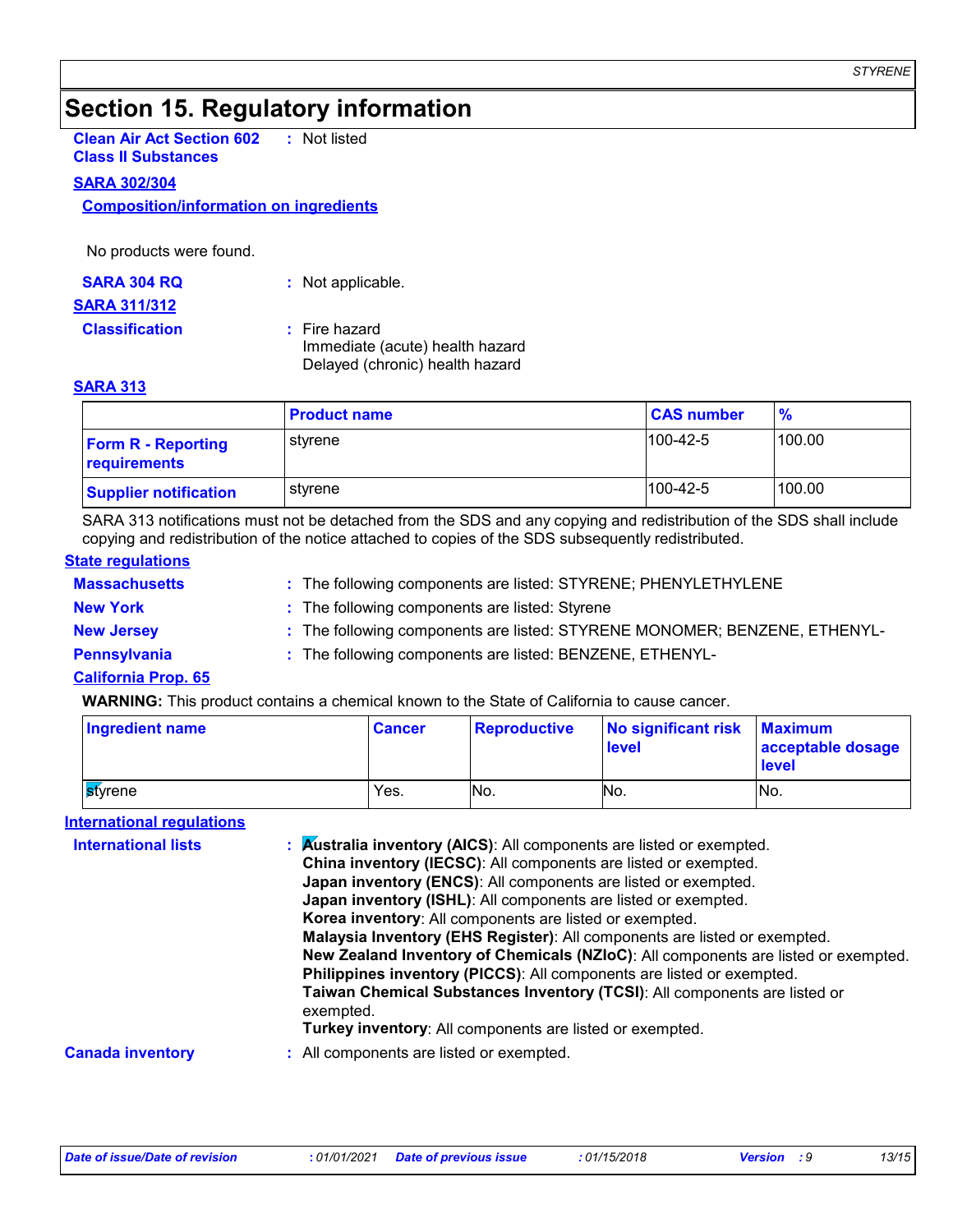# **Section 16. Other information**

#### **Hazardous Material Information System (U.S.A.)**



**Caution: HMIS® ratings are based on a 0-4 rating scale, with 0 representing minimal hazards or risks, and 4 representing significant hazards or risks Although HMIS® ratings are not required on SDSs under 29 CFR 1910. 1200, the preparer may choose to provide them. HMIS® ratings are to be used with a fully implemented HMIS® program. HMIS® is a registered mark of the National Paint & Coatings Association (NPCA). HMIS® materials may be purchased exclusively from J. J. Keller (800) 327-6868.**

**The customer is responsible for determining the PPE code for this material.**

#### **National Fire Protection Association (U.S.A.)**



**Reprinted with permission from NFPA 704-2001, Identification of the Hazards of Materials for Emergency Response Copyright ©1997, National Fire Protection Association, Quincy, MA 02269. This reprinted material is not the complete and official position of the National Fire Protection Association, on the referenced subject which is represented only by the standard in its entirety.**

**Copyright ©2001, National Fire Protection Association, Quincy, MA 02269. This warning system is intended to be interpreted and applied only by properly trained individuals to identify fire, health and reactivity hazards of chemicals. The user is referred to certain limited number of chemicals with recommended classifications in NFPA 49 and NFPA 325, which would be used as a guideline only. Whether the chemicals are classified by NFPA or not, anyone using the 704 systems to classify chemicals does so at their own risk.**

| <b>History</b>                    |                                                                                                                                                                                                                                                                                                                                                                                                                                                                                                                                                                 |
|-----------------------------------|-----------------------------------------------------------------------------------------------------------------------------------------------------------------------------------------------------------------------------------------------------------------------------------------------------------------------------------------------------------------------------------------------------------------------------------------------------------------------------------------------------------------------------------------------------------------|
| <b>Date of printing</b>           | : 01/01/2021                                                                                                                                                                                                                                                                                                                                                                                                                                                                                                                                                    |
| Date of issue/Date of<br>revision | : 01/01/2021                                                                                                                                                                                                                                                                                                                                                                                                                                                                                                                                                    |
| Date of previous issue            | : 01/15/2018                                                                                                                                                                                                                                                                                                                                                                                                                                                                                                                                                    |
| <b>Version</b>                    | : 9                                                                                                                                                                                                                                                                                                                                                                                                                                                                                                                                                             |
| <b>Prepared by</b>                | Health, Safety and Environmental Department                                                                                                                                                                                                                                                                                                                                                                                                                                                                                                                     |
| <b>Email</b>                      | : For questions regarding the SDS contact:INFO@LILLYRAM.COM                                                                                                                                                                                                                                                                                                                                                                                                                                                                                                     |
| <b>Key to abbreviations</b>       | $:$ ATE = Acute Toxicity Estimate<br><b>BCF = Bioconcentration Factor</b><br>GHS = Globally Harmonized System of Classification and Labelling of Chemicals<br>IATA = International Air Transport Association<br>IBC = Intermediate Bulk Container<br><b>IMDG = International Maritime Dangerous Goods</b><br>LogPow = logarithm of the octanol/water partition coefficient<br>MARPOL = International Convention for the Prevention of Pollution From Ships, 1973<br>as modified by the Protocol of 1978. ("Marpol" = marine pollution)<br>$UN = United Nations$ |
| <b>References</b>                 | : OSHA Hazard Communication Standard, March 2012 (29 CFR 1910.1200)                                                                                                                                                                                                                                                                                                                                                                                                                                                                                             |
|                                   | $\overline{V}$ Indicates information that has changed from previously issued version.                                                                                                                                                                                                                                                                                                                                                                                                                                                                           |
| Alla Allana (Alama alana alana)   |                                                                                                                                                                                                                                                                                                                                                                                                                                                                                                                                                                 |

**Notice to reader**

| Date of issue/Date of revision | : 01/01/2021 Date of previous issue | : 01/15/2018 | <b>Version</b> : 9 | 14/15 |
|--------------------------------|-------------------------------------|--------------|--------------------|-------|
|--------------------------------|-------------------------------------|--------------|--------------------|-------|